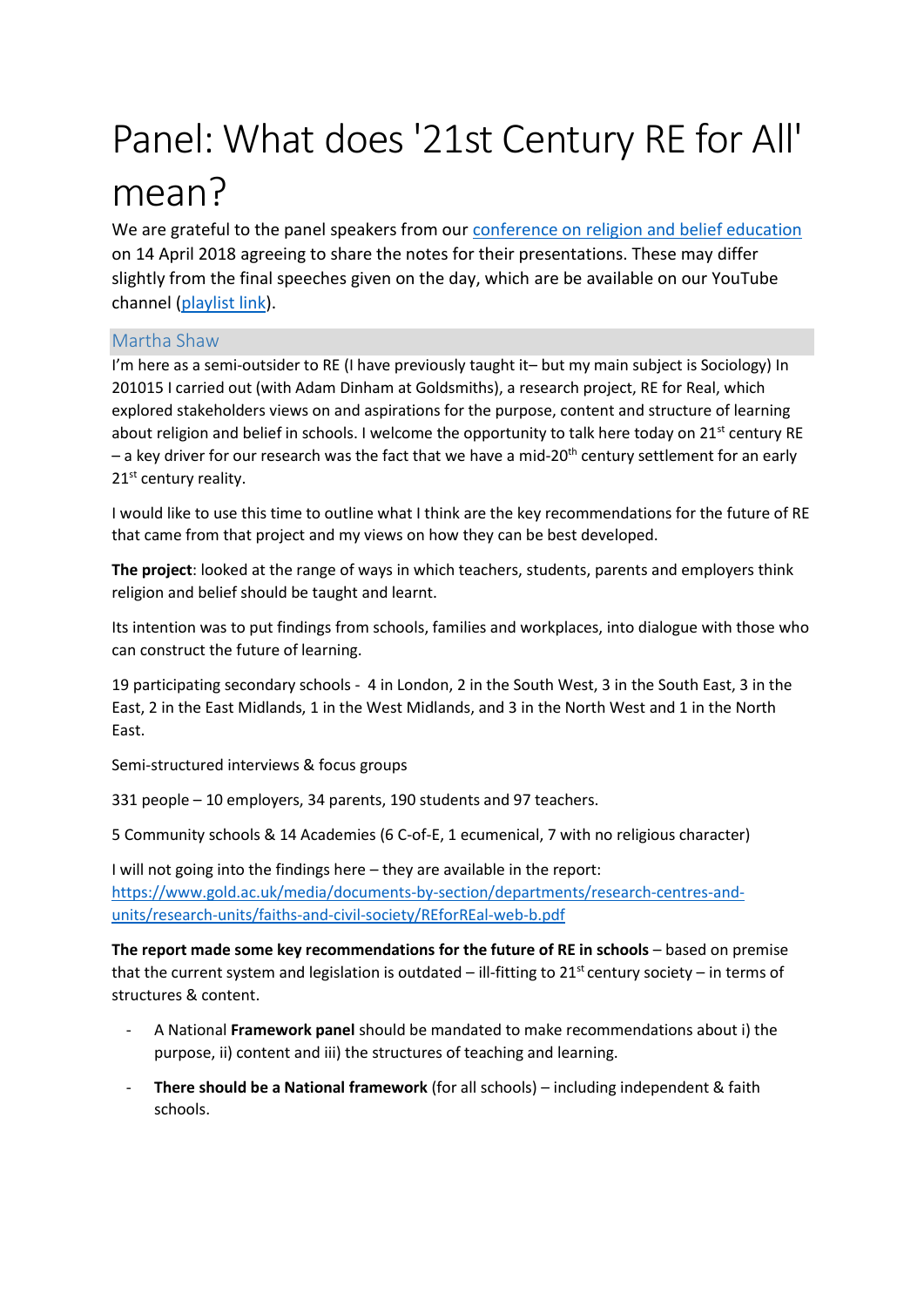We have since seen the establishment of the REC Commission for RE – which is doing a great job at broadening this process – although I think perhaps a wider process is necessary (more in a moment) in their development of national entitlement.

I think it is important that this an entitlement - outlining learning goals and suggested content - not a curriculum – there needs to be a balance between maintaining national coherence, ensuring consistency of quality and school level flexibility.

We recommended that a panel should also consider and make recommendations about the relationship **between learning inside RE, outside in other subjects**, and in the wider life of schools, especially in relation to the Act of Worship, and the right to withdraw.

There is a need for a change in legislation to support this – but also a need for **review of the competing aims and purposes within the wider context of learning about religion and belief.**

It is widely recognised that RE cannot deliver all of the various aims ascribed to it, so more thought needs to be put into which of those are specific to RE and which are better suited to other subject areas or whole school concerns.

**Consideration should be given to clearly demarcating the boundary between academic study of the real religious landscape, and other religion and belief learning associated with citizenship and SMSC (spiritual, moral, social and cultural development)** particularly relevant to secondary– Key stage 4 – at primary more holistic approach.

This is why I think a review needs to be broad– to look at learning about religion and belief in general terms - particularly need to consider overlapping and discrete aims of RE & Citizenship & SMSC.

Religion and belief hugely relevant part of Citizenship education –the two had a complicated relationship – maximal notions of citizenship such as those found in intercultural education recognise the importance of this relationship and of knowledge & understanding about religion and belief as a key dimension of global citizenship.

In 2008 Council of Europe made recommendations to member states on the religion & belief dimension of intercultural education – since translated into a road map in Jackson's *Signposts*. Yet, not sufficiently reflected in current Citizenship guidance. Hugely important aspect of learning about religion & belief and key driver for such learning in schools but often left to RE – maybe that's fine and a good place for some of it - RE teachers best qualified to facilitate the kind of learning envisioned in such an approach –but it needs thorough consideration – by the RE community & by those with influence over Citizenship in schools. Citizenship needs review too.

Another area of overlap that I think needs more thought is that of personal **development**. This tension between the intrinsic and instrumental aims of RE is expressed in the duality of implicit and explicit learning objectives – learning about and learning from. This tension was expressed in the RE for Real research – explicitly amongst some teachers but implicitly in range of responses from across the sample.

I **do think** the main aim of RE should be the **academic study of religion and belief** (drawing on a range of disciplines, sociology, history, theology for example).

Such a focus would promote the status of RE as an academic subject – it makes assessment easier – makes it easier to identify progression. But I think we need to exercise caution - and not rush to adopt a narrow, knowledge focused justification. We work in a knowledge focused curriculum – but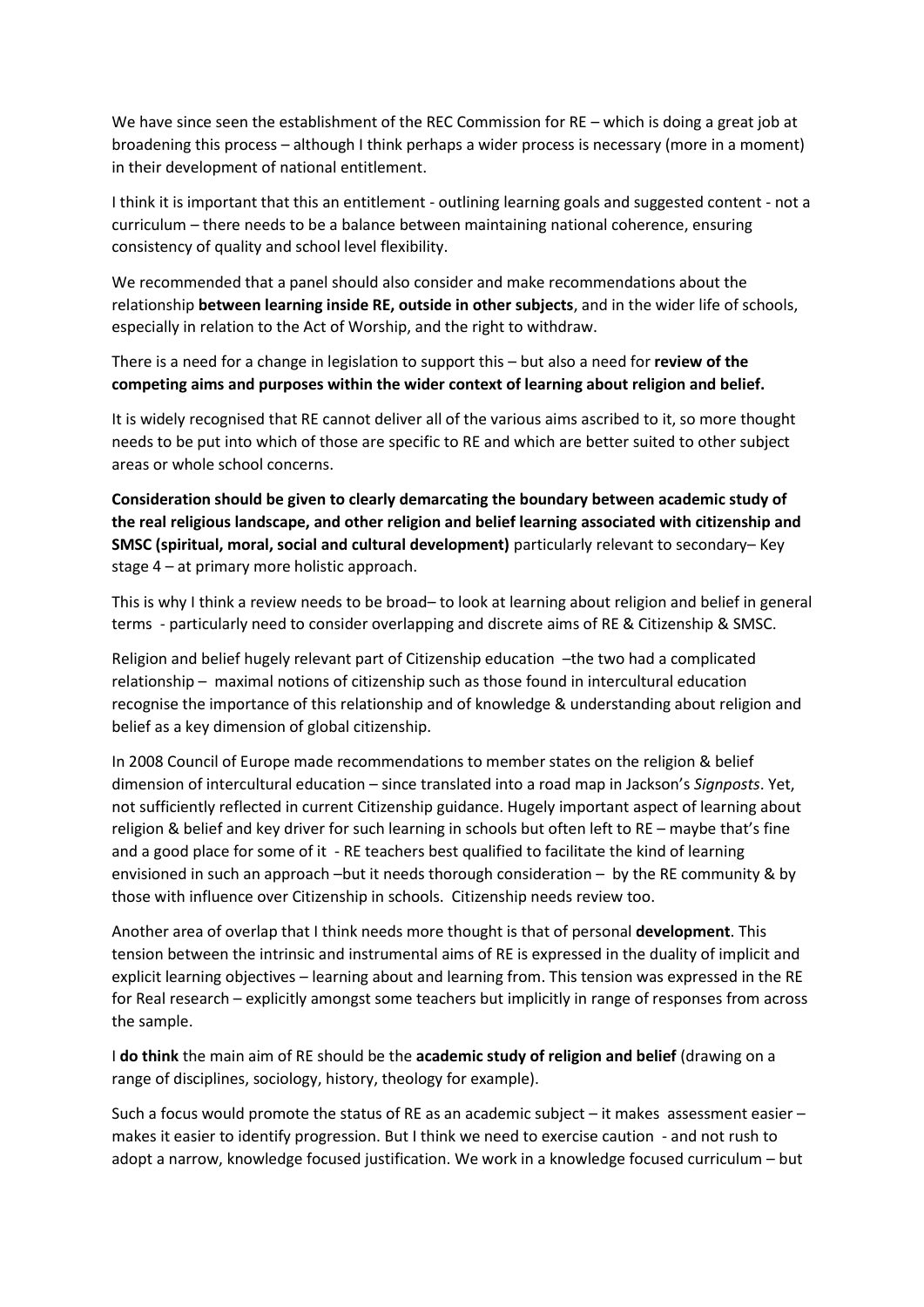we need to be careful about rushing to fit an accountability focused framework and excluding other key dimensions of learning.

In Castelli & Chater's recent book, *We Need to Talk about RE,* Peter Schreiner argues that the knowledge economy and it's focus on commodification leaves little place for RE, suggesting its *raison d'etre* lies in pupils' personal development. He argues that "*a new, more energetic position for RE to some extent depends on a new, more human-centred vision for education*" (Schreiner, 2018, p50). I do think we need this more human centred education and RE can be part of it – but I don't think that personal development and identity formation are or should be the main purpose of RE.<sup>1</sup>

However, I think the personal development element needs careful handling **2 key reasons** –

Firstly, whilst our research showed that the RE space has been occupied with whole school concerns such as moral and spiritual development and that was seen as problematic, our research also showed, that if it wasn't for RE, some of this wouldn't happen. Our respondents told us that RE is currently the only space in many schools where pupils feel they can discuss their opinions on things that matter to them. Whilst I do not think RE should be the main space for this – a future model needs to be **think about where this goes** (Goes back to the idea of a broader review of RE and related subject/curriculum areas. i.e PSHE needs a re-think too).

**Second reason for caution in side-lining personal** development relates to my understanding of **religious literacy** - understanding of religion and belief and positive engagement with religion and belief diversity demands a level of personal reflection.

This is promoted in constructivist approaches and most explicitly in Jackson's Interpretive approach. I think that positive understanding of and engagement with religion and belief diversity demands a hermeneutic approach in which pupils question their own assumptions around religion and nonreligion, religions and worldviews.

So whilst I agree that there is a need for clear expression of the knowledge basis for RE – this should not be too narrow.

Before I finish I want to say something about **content – and this is another key dimension of religious literacy.**

The RE for Real research recommended that content should reflect **the real religious landscape**, as revealed by cutting edge theory and data in the study of contemporary religion and belief. I welcome the focus in *Big Ideas* on 'continuity, diversity & change'

As the sociological study of religion and belief continues to show - the real religion and belief landscape is dynamic – it's changing and RE needs to reflect that. It also needs to reflect the broad trends – that there is more believing without belonging, and different ways of non-believing. It is a context that is Christian, plural and secular all at the same time.

Our recommendation is that content should always include:

 $\overline{a}$ 

<sup>&</sup>lt;sup>1</sup> Schreiner, P, (2018)A European Perspective – How Educational Reforms Influence the Place & Image of RE, in Catelli,M & Chater, M eds. (2018) We Need to Talk about Religious Education – Manifestos for the future of RE, London: Jessica Kingsley Publishers, pp 37 – 51.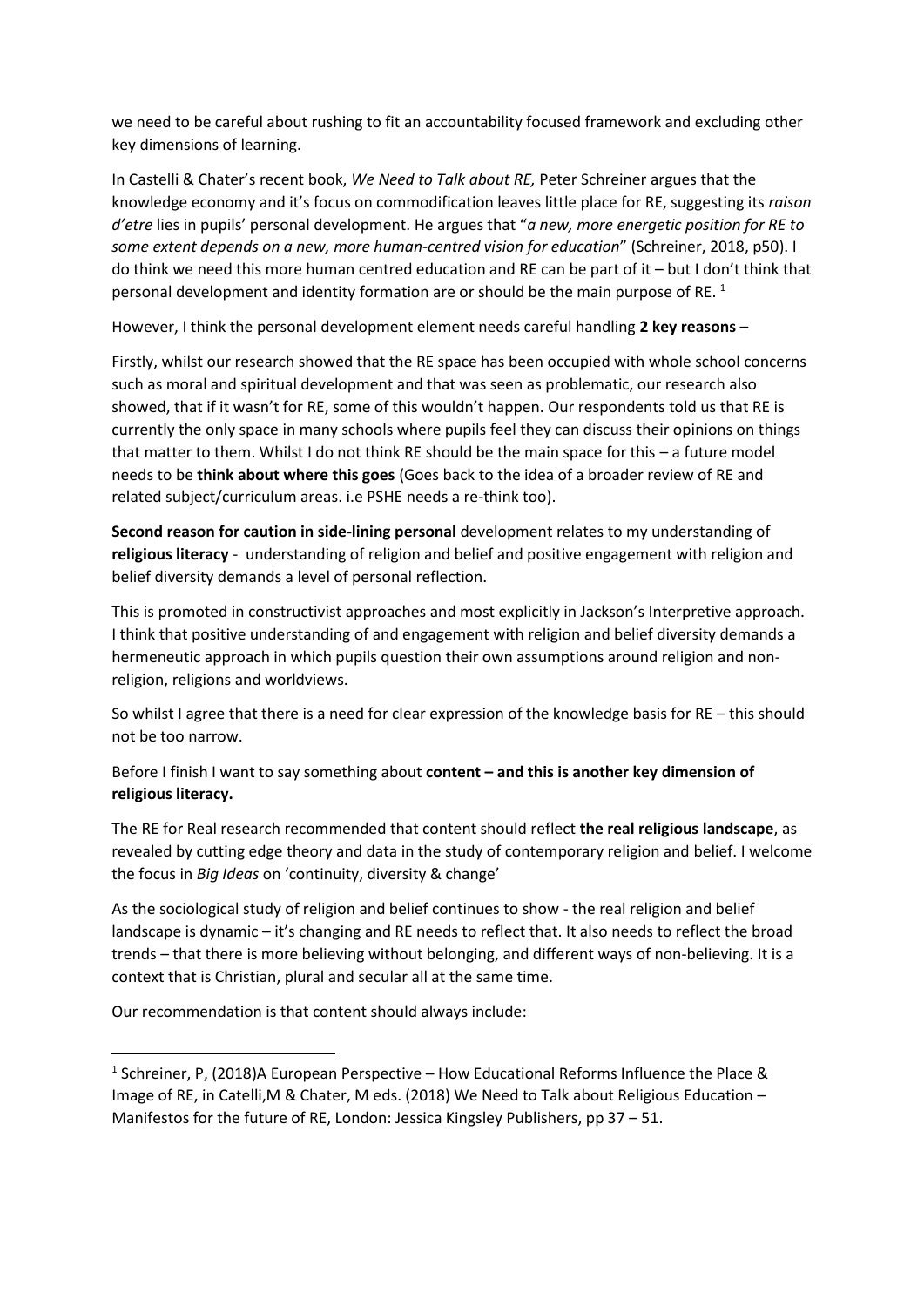- The study of a broad range of religions, beliefs and non-religion
- Exploration of religion, belief and non-belief as a category
- Exploration of the changing religion and belief landscape and its impacts on contemporary society
- A focus on contemporary issues and the role of religion and belief in current affairs and controversies - how religion, history & culture relate to one another.
- A focus on the relevance of religion and belief for workplaces and working life
- Exploration of religion and belief as lived identity as well as tradition.

## The **category or concept of religion and belief is a good place to start.**

A focus on which religions/worldviews to include can lead to incoherent snippets of various worldviews, relating neither to each other, nor to pupils own experience.

A focus on category allows the exploration of the nature of religion and belief for the individual, communities, and wider society. – it is the threat that pulls the other strands together – and in considering religion and belief as categories – students necessarily have to critique, not only the content, but their response to it.

I understand religious literacy as being about a)category b) disposition c) knowledge and d) skills.

**Rel Lit:** "It matters not that this or that religious tradition has been covered, but that the pupil is prepared for a possible eventual encounter with an adherent. Armed with the **right attitude, the skill to question and some vantage point to make sense of the answers**, such a pupil will be set up to cope with religion in the  $21^{st}$  century" (Lawton, C, 2017, p34)

If RE to do this well – it needs more space on the curriculum – but maybe some of this could be equally well done elsewhere. For example, would more dedicated space outside RE for citizenship, cohesion, and personal development (SMSC) make more room for diversity of religion and belief within RE?

## Keith Sharpe

1. I am Keith Sharpe. Retired teacher, teacher trainer and professor of education. I chair the Secular Education Forum of the NSS. In my career much of my research interest was focussed on France, which as is well known is a country long committed to a fully secular education system. France and England provide very interesting contrasting case studies of the role of religion in schooling. In France they try to find ways to keep religion out of schools; in England we try to find ways to keep religion in schools.

2. I am old enough to remember a time in this country when we did not speak of religious education. In the schools I went to we had Religious Instruction, or Religious Knowledge, or Scripture. And there was no doubt that the principal purpose of the subject was to inculcate Christian dogma.

3. The justification for this was that England was a Christian country and children should therefore be taught the fundamentals of Christian doctrine, whether in a church school or a state school. This simply reflected widespread conviction. All children were automatically assumed to have a Christian identity. The Christian religion pervaded the whole of school life. In history I was told that God caused storms to occur to blow the ships of the Spanish Armada off course and so protect protestant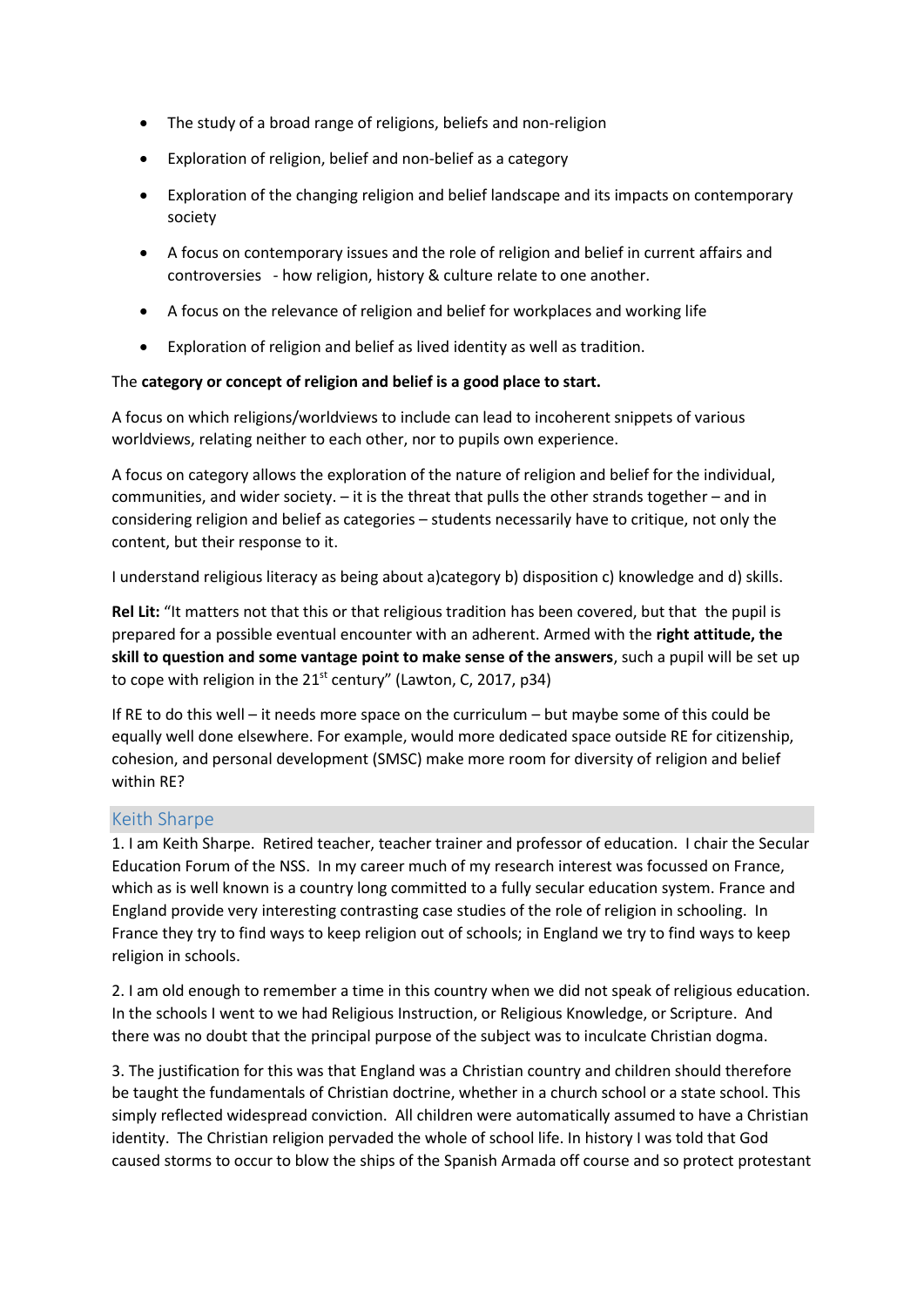England. The legal framework for this approach had been established towards the end of the Second World War.

4. The 1944 Education Act - a clear statement of the raison d'etre of the subject.

\* religious instruction was the only named compulsory subject in every county and voluntary school.

\* SACREs to ensure that the doctrinal content *'reflected local circumstances'* - i.e. the relative strength of different denominations - with a brief to advise local authorities on their responsibility

*\** ASC *religious instruction shall be given in accordance with an agreed syllabus'* - determined by An Agreed Syllabus Conference which the LA had to convene.

\* religious schools control their own RE

This settlement has endured to the present day despite subsequent major educational reform.

5. The 1988 Education Act - in the postwar period the subject's rationale distintegrated

\* introduced a national curriculum for other subjects but left the 1944 religious settlement in place.

\* subject now to be called religious education - teach about religions not induction

\* nevertheless ASCs must '*reflect the fact that religious traditions in Great Britain are in the main Christian'*

\* parental right of withdrawal continues - this would have been difficult if RE were a national curriculum subject e.g. no withdrawal from maths

## 6. Legacy of problems from 1988 onwards:

\* local determination is a postcode lottery - imagine decimals in Doncaster but not in Dunstable

\* multicultural society - non-Christian religions represented on SACREs

\* the subject has no clear raison d'etre - no longer inculcation of dogma - loss of rationale

\* religion is a personal choice, not an ascribed identity

\* rise of the nones - growth of no faith

7. Height of absurdity: Vale of Glamorgan Council vs BHA in High Court in Cardiff - Paul Smiley, Chair of National Association of SACREs said last year:

*'membership of SACREs should reflect broadly the proportionate strength of the denomination or religion in the area...then...in deciding whether to appoint a humanist representative an authority must satisfy itself that humanism is an 'other religion', that is part of the make-up of the principal religious traditions in the area, and that humanist representation would reflect the strength of humanism in the area'.*

There are good reasons to teach children in Glamorgan about humanism. It is ridiculous to say this should only be done if there are enough humanists living there.

8. It is vital to end arbitrary local determination, end the postcode lottery and establish a national entitlement to an RE curriculum for the twenty-first century.

9. NSS eight recommendations - part of overall NSS campaign - schools should not be organised around religious identities or used to promote religious world views or engage in proselytization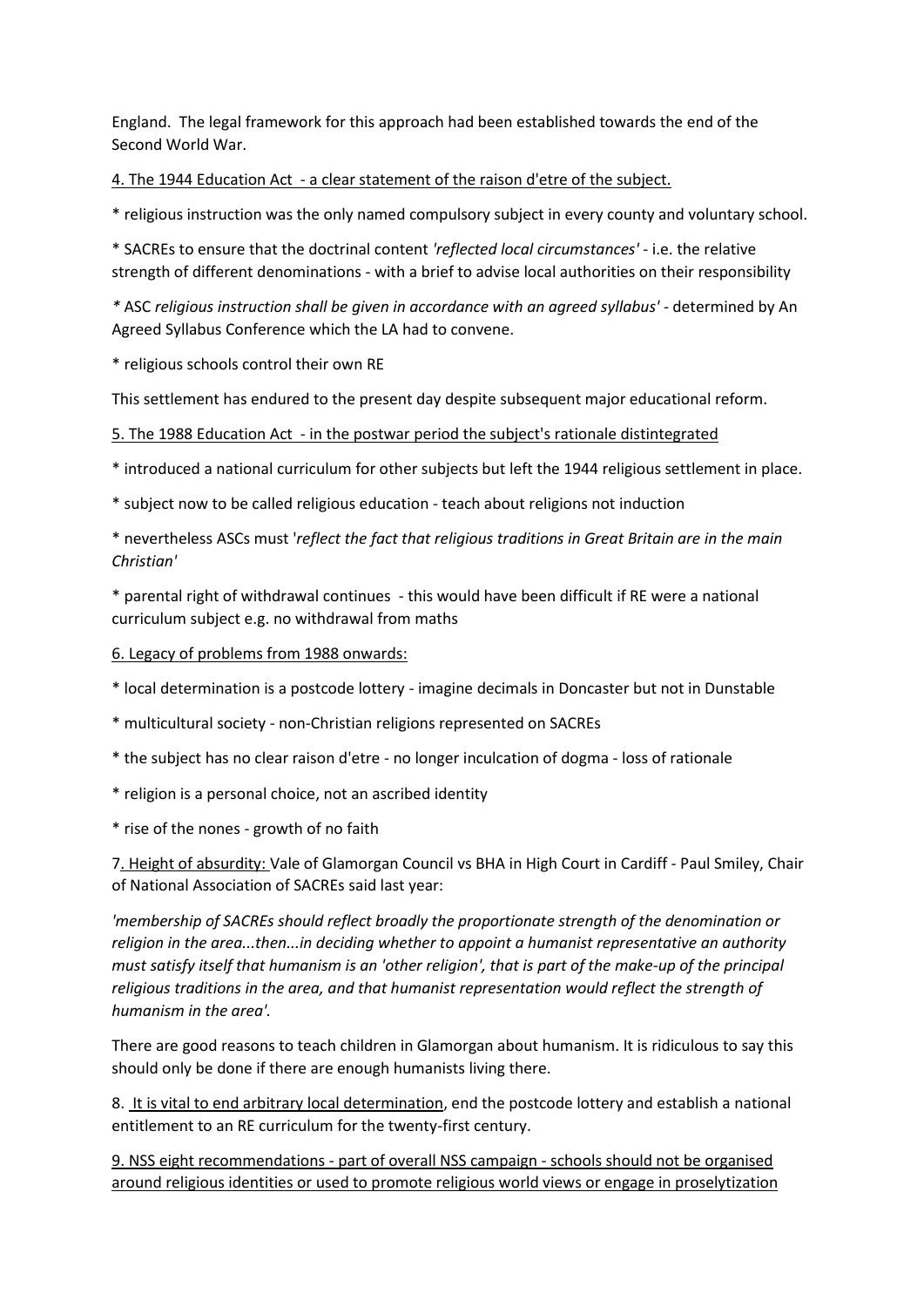We do not want different truths being taught to children, either because they are in religious schools or because of the arbitrariness of SACREs. We believe in inclusivity for all children.

\* national determination of an RE curriculum for all children as future citizens

- \* broad, balanced and objective
- \* cover both religious and non-religious worldviews
- \* no intention to inculcate dogma, no confessional element
- \* subject to inspection by OFSTED including in schools with a religious character
- \* no parental right of withdrawal
- \* content decided by same same structures and processes as other subjects
- \* no undue influence or veto from other interested parties
- 10. The reform of RE is urgent. Current parlous state, some good practice but

\* OFSTED 2013 report 'Religious Education: Realising the Potential

- 1.low standards
- 2 weak teaching and assessment
- 3 teachers having little understanding of the subject
- 4.confusion about the purpose of RE
- 5.weak leadership and management
- Teaching was less than good in 60% of primaries and 50% of secondaries

OFSTED specifically draw attention to the problems of local determination.

## 11.Signs of hope

\*Commission on Religious Education (CoRE) set up by RE Council of Eng &Wales) Interim Report 2017

'*RE faces a perilous future without strategic urgent intervention'*

*'low standards predominate across too many schools, including schools with and without a religious character'*

They suggest a national entitlement:

*'pupils should understand the diversity of religious and non-religious worldviews and ways of life that exist locally, nationally and globally.'* The idea of religious literacy (disputed term) that children need to know about other religions - 'worldview literacy' might be a better term. It is about *'developing tolerance, sensitivity and empathy for the diversity of humanity e.g.*

*'understand how individuals, groups and communities communicate their beliefs, experiences, values and identities through verbal and non-verbal means (e.g. prose, story, poetry, art, music, dance, ritual, architecture.)*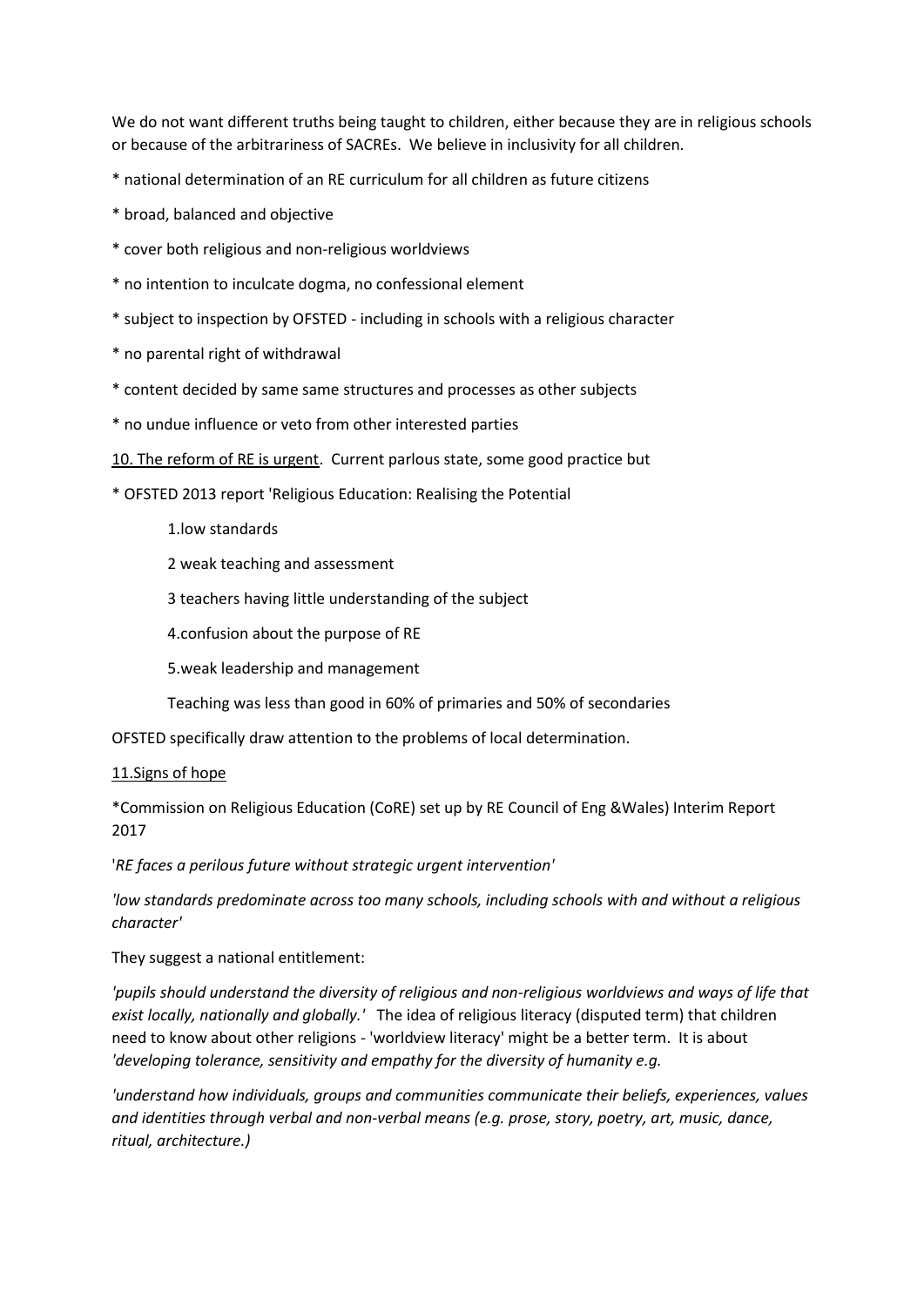\* National Association of Teachers of Religious Education during the 2017 General Election expressed strong support for the recommendations of the Commission on Religious Education.

\* A New Settlement - Religion and Belief in School 2015 Charles Clarke and Linda Woodhead also

argue for an agreed national syllabus and propose a National Standing Advisory Council on RE.

\* RE for Real 2015 by researchers at Goldsmiths College 'policy muddle' on RE - propose a statutory National Framework for Religion and Belief Learning applicable to all schools. 86% of the teachers interviewed thought RE should be a national curriculum subject.

## 12. The importance of education

There is no evolutionary difference between us in the twenty-first century and humans in the first century. Our bodies are the same as theirs. We are the same as them physiologically and neurologically. Yet our lives are incomparably different and vastly better. The difference is purely that we have better knowledge and better education. They were ignorant, lacked reliable knowledge and had little understanding of how the world works. The dogmas of witchcraft and demon possession were very poor explanations of illness. The germ theory of disease is infinitely more effective. We need to educate children to understand the importance of openness and freedom in society so that there is an open market place of ideas in which none are privileged and all are open to critical analysis in order that progress can be made. Children need to understand the importance of free speech, thought and expression. And they need to learn methodologies for distinguishing good ideas from bad ideas. Good quality RE, whatever we call it, can make a valuable contribution to developing just this vital critical facility.

## Conclusion

Now 30 years since the first national curriculum entitlement it is timely to establish a national entitlement to RE.

The NSS is pushing at an open door. Time to end the anachronistic, unfair and arbitrary system of local determination and provide proper good quality education about religious and non-religious worldviews for every child in all schools.

## Kate Christopher (notes on roundtable discussions)

**Confessionalism**: We haven't yet got beyond this. We do not look at religion in multiple dimensions. We let RE have a value because we use it as **moral education**. But this could just its own subject. RE could then be one of the intellectual humanities, involving theological and historical etc analysis. It could look at interpretations of the 'holy texts' and learn about interpretation as well as what the texts say.

**Religious Literacy issues**: RL can be defined as knowing about religion and belief without accepting it. It should be factual learning, not straying into the confessional.

(1) *Religious literacy* needs to include political literacy, eg how religions have been used to perpetuate patriarchal norms. (2) *Definitions* – What does the term mean in practical use? Need to define what it involves in practice, some definition of terms, some analysis, some linguistics, some philosophy etc. (3) *School curriculum* - RL requires thinking about the actual contribution of RE/RL in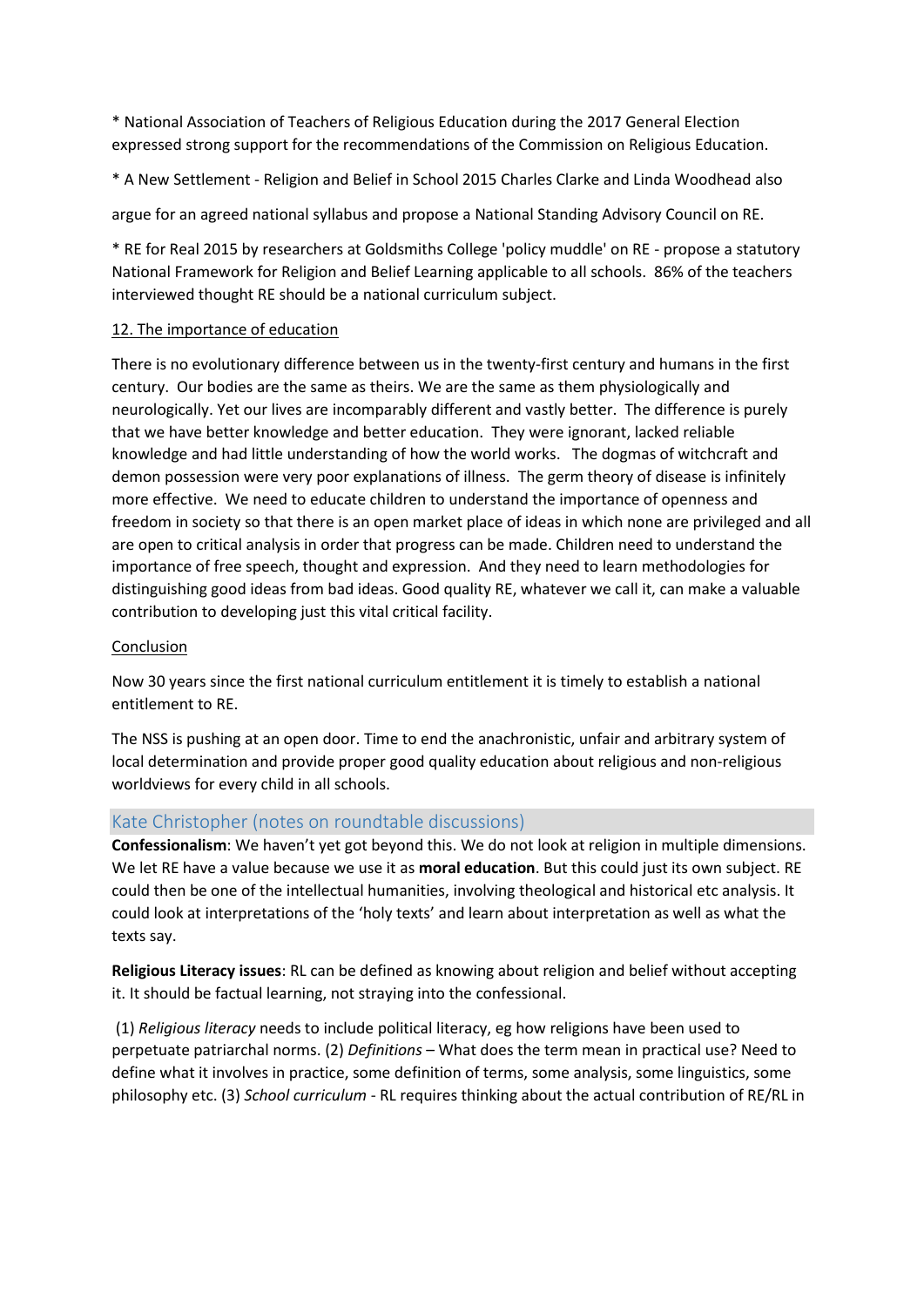the curriculum, how much time, status in relation to other subjects, how many religions<sup>2</sup> can actually be taught? (4) What is RL *for*, eg is its purpose educational (factual) or social? Should any one subject bear this responsibility? If so, how can we manage the complexity of people's different 'world views'. Does it risk straying into relativism and acceptance of illiberal<sup>3</sup> practices (eg circumcision, FGM)? Can a simplistic RE/RL curriculum ever lead to true religious literacy?

**The school curriculum**: Education about Belief could fit within Sociology. Theology could be part of a wider Humanities offer, eg with RE/RL and History teachers planning and teaching the Reformation together. However, engaging with the subject matter of RE/RL needs time, space and effort<sup>4</sup>. If we keep RE/RL to the current level of 1 hour per week<sup>5</sup>, we may have to abandon some depth for breadth (Q3 Option 1). Alternatively, RE/RL can become 'Worldview Studies' working in association with the wider Humanities (Q3 Option 2) $6$ .

**Professor A C Grayling**: Religion is taken out of the larger context. We should teach 'history of ideas', extending even before the 'classical' period, as part of a 'grand narrative' to make sense of our society. Where and how did ideas arise? Humans have an instinct to ascribe agency to natural phenomena, to which add dreams and drugs. Religion does evil as well as good. From 380-580 Christian iconoclasm and persecution of 'pagans' made it "the ISIS of its day". RE should include how religion was imposed. Augustine used apologetics to paper over inconsistencies of Christianity. Later this was replaced by legalism backed by the Inquisition. Thales (6C BCE) tried to use powers of observation and reason. Compare Hesiod and myths that came later! The key to the Reformation is that in the northern European countries the church was not powerful enough to stop it<sup>7</sup>. It led to an explosion of interest in religion, but this later settled down into rational enquiry. Francis Bacon (15- 16C) has been called father of scientific method. Apologetics return in 18C, eg the watchmaker analogy. So religious instruction (as was then) was an attempt to keep religion alive, starting with children<sup>8</sup>. Why has humanism, which has been around for 300 years (Hume, Locke etc), been so slow to gain acceptance<sup>9</sup>? The 30-years war and the wars of religion in France were as bad as that in Syria. Why not subject religion to scrutiny and analysis in schools, as part of a wider study of ideas?

*Audience question*: How can history of ideas relate to citizenship and other sociological practice? *Answer*: get more people involved!

*Audience question* (KC): The Jews developed *Pardes* (exegesis) a way of reading texts at different levels (superficial, allegorical, semiotic, mystical). Are we being too culturally analytical, and are

**<sup>.</sup>** 2 Information: Ten religions cover 99% of 'cultural adherents' (not necessarily personal adherents), with Christianity, Islam, Hinduism and Buddhism representing over 87%. Judaism represents a quarter of 1% but its influence on the other 'Abrahamic' religions means it should be included. <sup>3</sup> Comment: 'Illiberal' may need definition, preferably in non-relativist terms, and if necessary in terms of a set of constitutional equitable and moral values. This is a topic of current research and some empirical findings.

<sup>4</sup> Comment: So not just a matter of repeating what is written in the Bible or Qur'an.

<sup>5</sup> Comment: according to the National Curriculum Framework, RE should feature in all 12 years of education (average 39 weeks per year), implying a total of 468 hours equivalent to nearly a four-week intensive course (23h per day).

<sup>6</sup> Assessment: In a rough round-up of opinions on Q3 from the tables (6 giving opinions), 83% favour Option 2, 16% Option 1 (some having moved from 1 to 2 during discussion).

<sup>&</sup>lt;sup>7</sup> Comment: Not forgetting the printing press.

<sup>8</sup> Comment: Can one infer that only children and activists really 'believe' in the sense of acknowledge truth as opposed to just formal commitment?

<sup>9</sup> Comment: The problem with humanism may be that, as with any movement that denies hierarchy or the will to power, it is not clear who benefits, so it does not attract powerful adherents.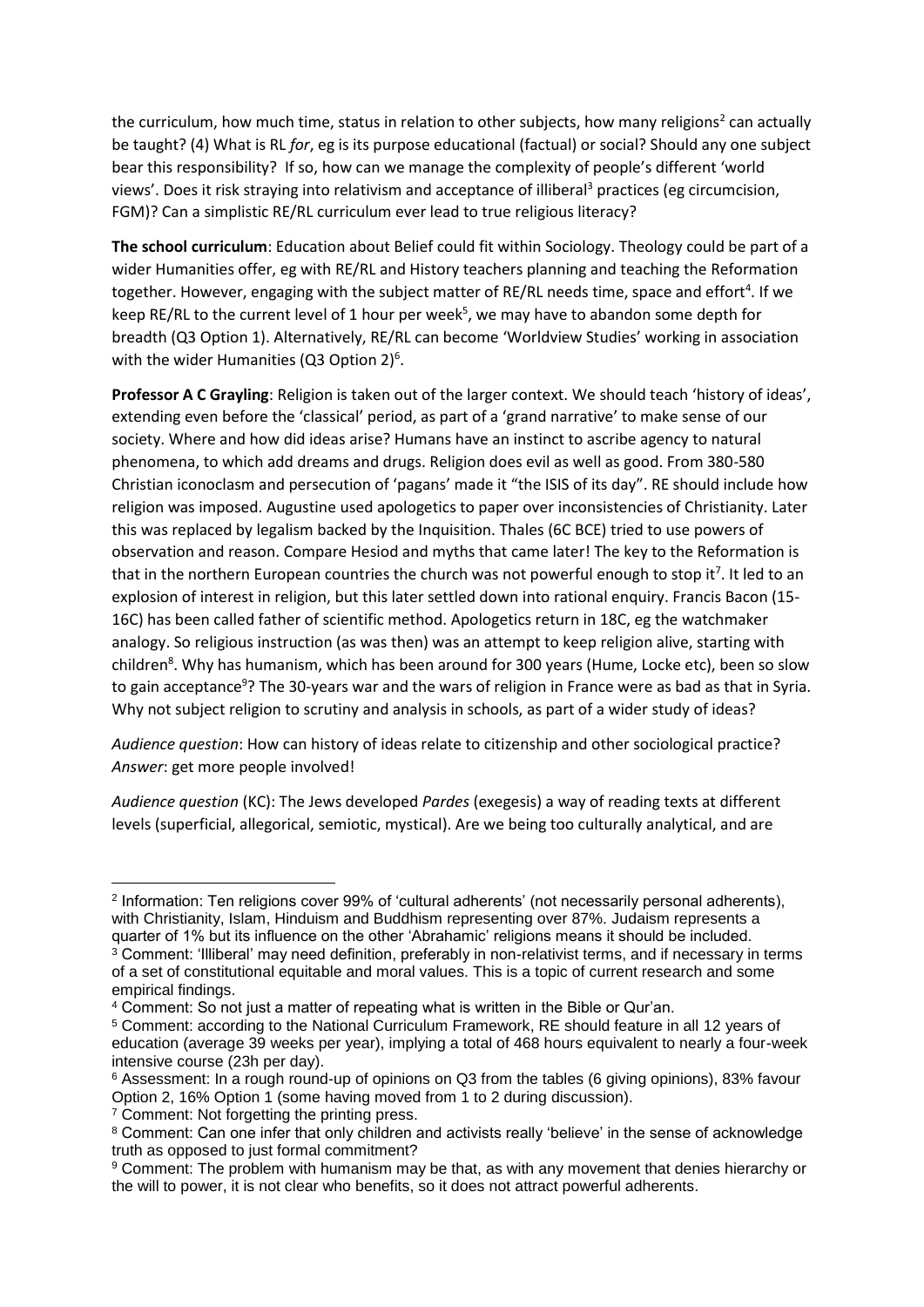there other ways? *Answer*: scholars are still working on the original texts but without having them in having access to the original language, interpretations is necessarily 'second hand'.

*Audience question*: Isn't it too ambitious to expect everyone to think like an Oxford professor? *Answer*: Religion is no different from any other branch of history. [Points to simple connections:] Christianity rejected polygyny "because St Paul was gay". Why "Patri ET fili' not just Father?

*Re worship*: Relates story about someone who inked out references to God in a collect "because no gentleman likes to be praised to his face."

## Alan Brine

I am a member of the Commission on RE – reporting later this year - but here I am speaking in a personal capacity

Informed by the fascinating process of collecting evidence, listening and reflecting and my wider experience of RE. 50 years exactly since Ninian Smart persuaded me to take RS at university.

Much going on that is exciting – new thinking especially around purpose and content of RE - Big Ideas - We need to Talk about RE - 20/20 Conference.

BUT word that most comes to mind for the future of RE for ALL is complicated

Current debates around the nature and purpose of RE are quite troubled and affected by the various vested interest groups that populate the world of RE.

Most significant, I believe, is the impact the dual system (the faith/non-faith sectors) has on these debates. Can we escape from recognising that behind the discussions are issues of politics and economics? In the world of RE, who has the power and influence; who controls the money?

Interesting paradox that many argue for the important of reducing the impact of faith interest groups on RE just r the time when the politics and economics of RE are moving in the opposite direction because of inequities across the dual system.

Explain by reference to two narratives currently used to interpret where we are:

## **Narrative 1 – the enthusiasts' narrative (popular with RE teachers).**

RE is wonderful but there is not enough of it – espc the 30% of non-faith academies who apparently do not make appropriate provision. It misunderstood and has been badly treated by Govt policy on training bursaries, Ebacc etc etc. Picture suggrests RE is v healthy in the faith sector but troubled in the non-faith sector. Three things needed:

- Promotion of better public understanding of this wonderful subject including HTs
- Better monitoring of statutory requirements and holding non-faith schools to account when they fall short including use of legal challenges
- Changes in Govt policies that are damaging RE bursary, EBacc, SACREs

## **Narrative 2 – the darker narrative**

Recognise the low public status of RE (only 41% thought RE was important C/f 60% Cit, 83% Geog; 84% Hist) and consider why the subject has low status.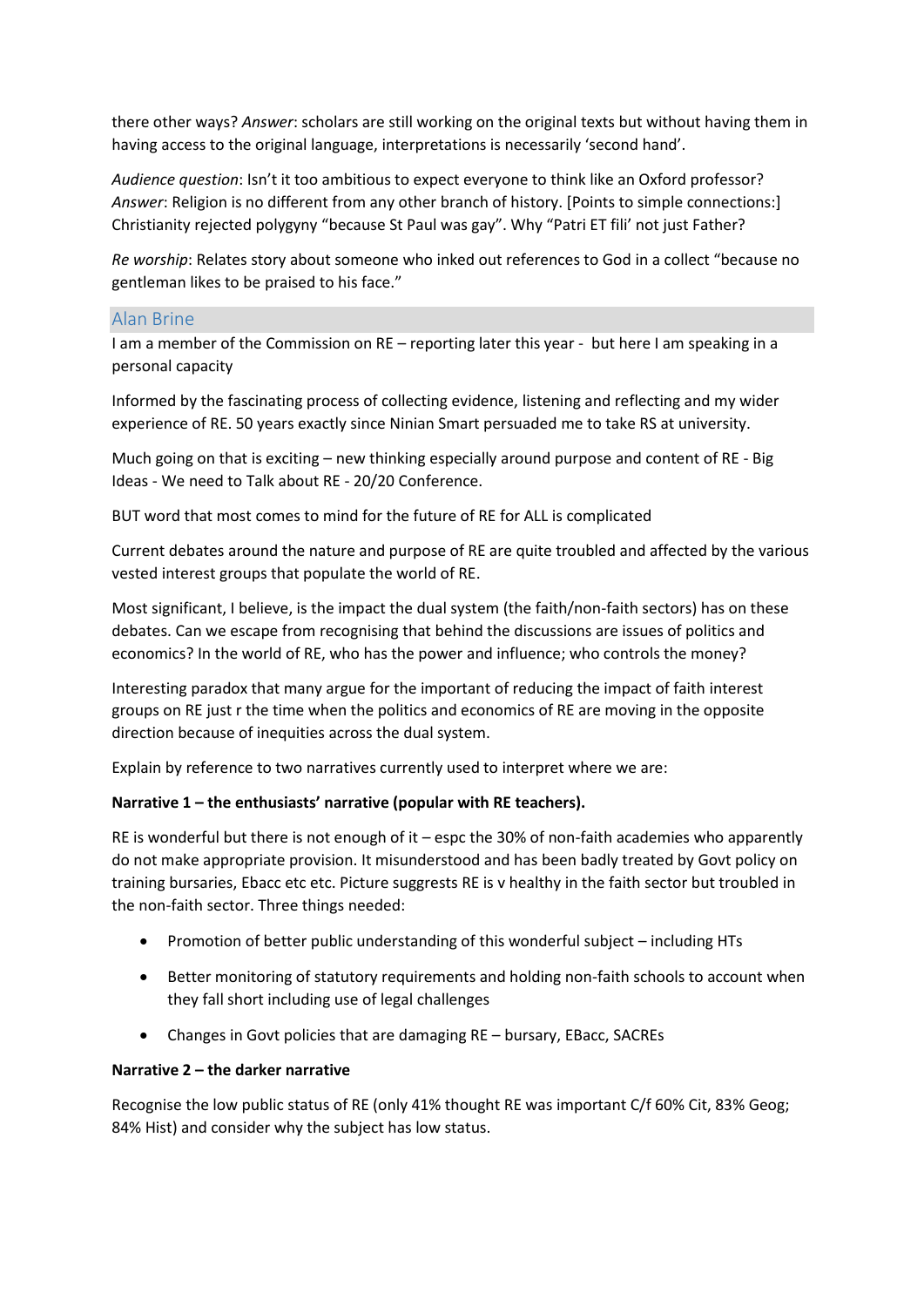Recognise that there are major problems within the RE world which are contributing to our problems – all is not well.

Especially focus on ONE issue – there are others. **The problem of inequity of capacity, resource, support and influence across the dual system poses a major and increasing threat/a clear and present danger to the future credibility and integrity of RE.** 

Traditional checks and balances between the faith and non-faith school sectors in relation to RE have been undermined by the collapse of LA support and the academisation process. Arguably, the issue is compounded by the increasing emphasis being placed recently on the policy of more active promotion of faith-based models of RE within the faith school sector.

As examples of the inequity we can point to:

- Most significantly. the inequity of access to, and influence on, policy makers between the faith and non-faith sectors
- Significant inequity in the arrangements for inspection, monitoring and support for RE with the impression given that the subject has a higher status in the faith sector.
- Investment for resource development and CPD (linked to religious Trusts) focusing heavily on the particular priorities of schools with a religious character rather than wider 'whole RE' needs
- Increasing influence of faith school personnel and resource providers in the development of locally agreed syllabuses
- Dominance of the faith sector in the way RE is being interpreted (including the shaping of examination provision) with the increased emphasis on narrow theological themes threatening the subject's broader scope and appeal with mantra of fewer religions in more depth. RE losing contact with the public perception of its fundamental purpose. Perhaps the biggest problem.
- Linda Woodhead "CofE strategy is now for their schools to more intensively used for promoting the faith – and indeed a particularly evangelical version of it". Very high % of XTY in faith schools (80+ in RC, 66%-75% in CofE)
- Growing tendency to produce resources which apply different approaches to the teaching of Christianity by contrast with non-Christian faiths and beliefs - increasing the sense of 'othering'.

What we seem to be seeing is a pattern which has a biblical parallel "To those that have, more shall be given". No way to run a subject and threatens to undermine the credibility and integrity of RE.

## **The way ahead**

In the drive towards developing a national curriculum for RE for all have we exposed divisions and difference across the dual system?

Danger that a national entitlement will be constructed to keep the powerful faith lobbies on board rather than securing the radical changes needed.

Rather than seek agreement across the divided dual system should should we move to a clear separation allowing for a more radical reconfiguration of RE in the non-faith sector?